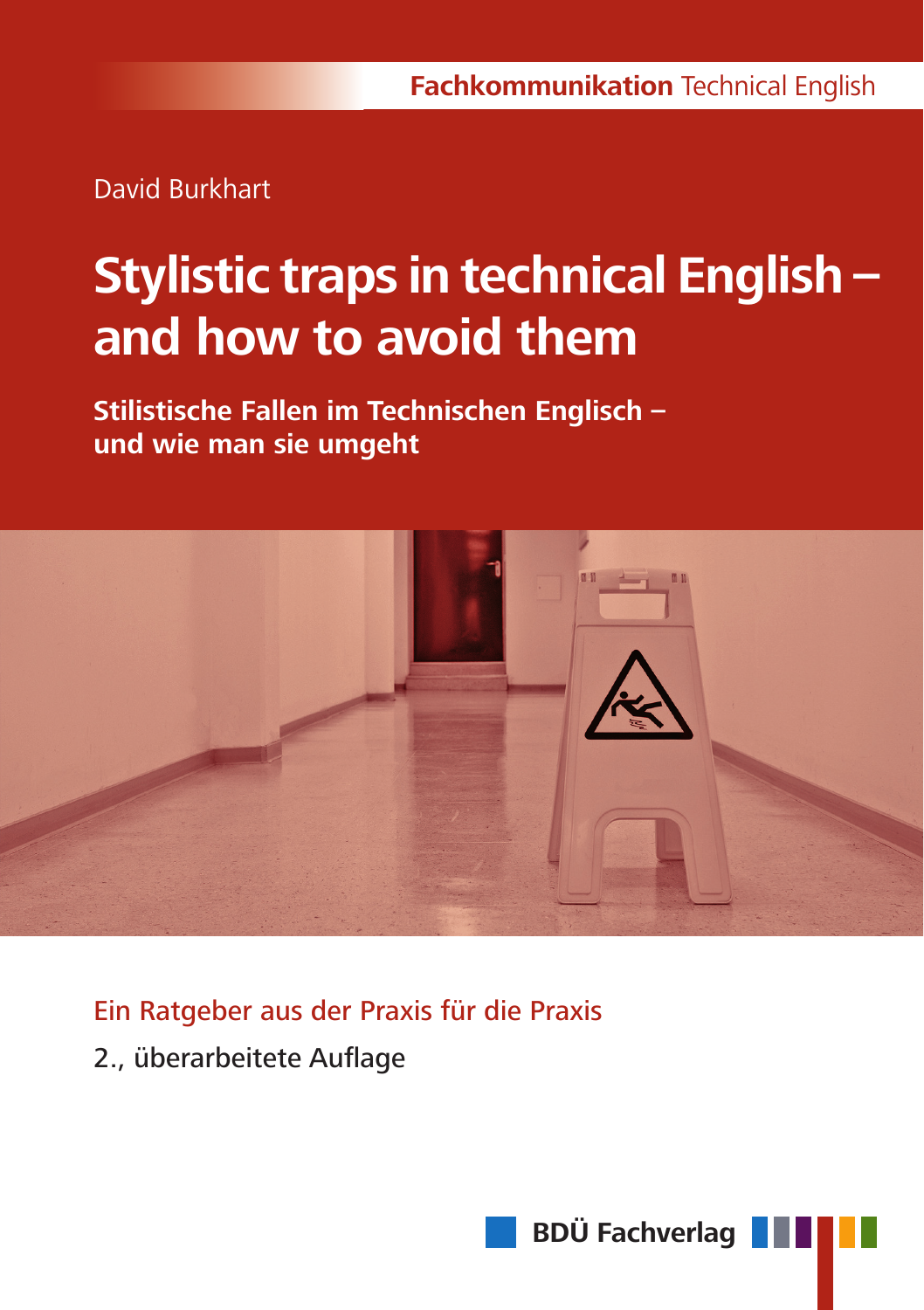David Burkhart

# **Stylistic traps in technical English – and how to avoid them**

**Stilistische Fallen im Technischen Englisch – und wie man sie umgeht** 

Ein Ratgeber aus der Praxis für die Praxis 2., überarbeitete Auflage

BDÜ Fachverlag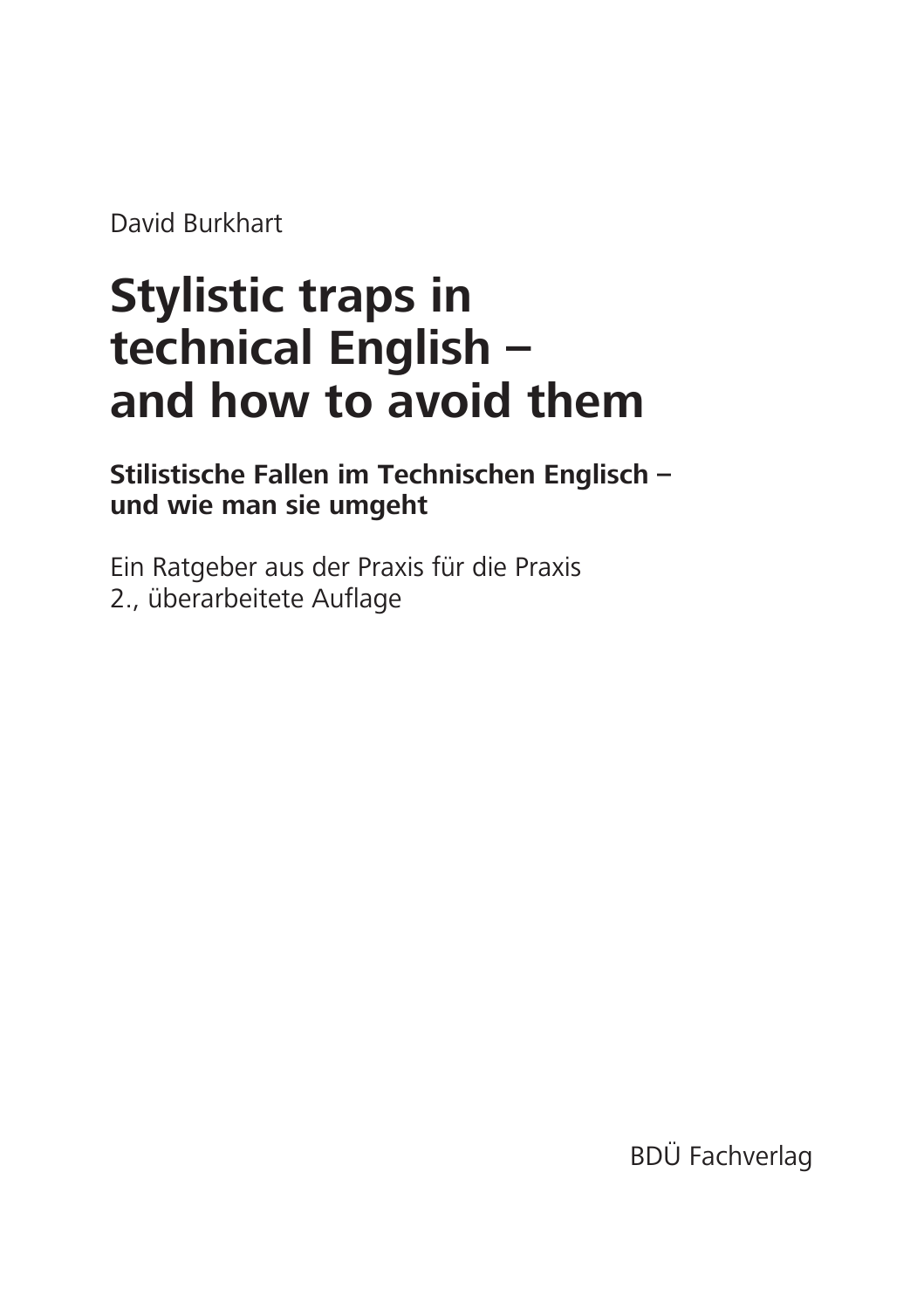Die Deutsche Bibliothek – CIP Einheitsaufnahme

#### **David Burkhart: Stylistic traps in technical English – and how to avoid them**

Stilistische Fallen im Technischen Englisch – und wie man sie umgeht

Ein Ratgeber aus der Praxis für die Praxis 2., überarbeitete Auflage

ISBN: 978-3-938430-61-3

verlegt von der BDÜ Weiterbildungs- und Fachverlagsgesellschaft mbH, Berlin, einem Unternehmen des Bundesverbandes der Dolmetscher und Übersetzer e. V. (BDÜ)

© 2007, 2014 · BDÜ Weiterbildungs- und Fachverlagsgesellschaft mbH, Berlin Satz: Thorsten Weddig, Essen Foto: Alterfalter/Fotolia.com (Titelbild) Druck: Schaltungsdienst Lange oHG, Berlin

Für fehlerhafte Angaben wird keine Haftung übernommen. Das Werk einschließlich aller seiner Teile ist urheberrechtlich geschützt. Jede Verwendung außerhalb der engen Grenzen des Urheberrechtsgesetzes ist ohne Zustimmung des Verlegers und Herausgebers unzulässig und strafbar. Das gilt insbesondere für Vervielfältigungen, Übersetzungen, Mikroverfilmungen und die Einspeicherung und Verarbeitung in elektronischen Systemen. Gedruckt auf säurefreiem und alterungsbeständigem Werkdruckpapier.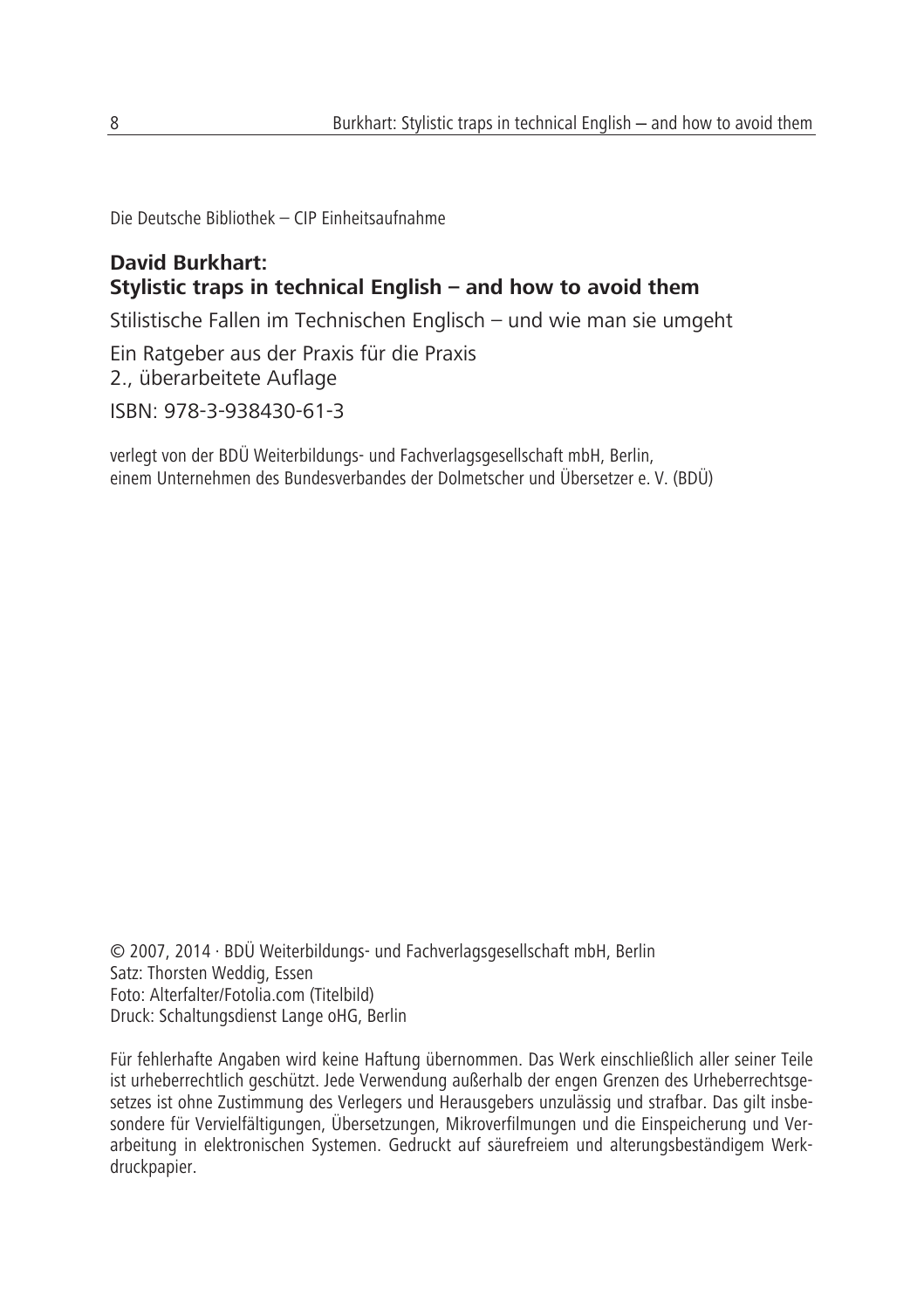### **Introduction**

This book is based on the author's professional experience as a technical writer, editor and translator. As an editor for texts written in English by German developers, I soon discovered that the authors tended to make many of the same mistakes. Some of these involved fairly trivial errors, such as using the wrong word (e.g. "actual" for "aktuell"). However, other problems went much deeper, involving issues of style. The fundamental question is always: How can complicated technical matters be expressed adequately in English that is simple, direct and easy to understand? This is not a trivial task, especially when the author's thoughts are expressed in German sentences which are long, complicated and overly abstract.

It occurred to me that German developers could be offered a focused crash course on technical writing in English. Wouldn't that be more efficient – and less expensive – than correcting the same mistakes time and time again?

This book is the result of my work in creating such a course. It has been my privilege to give the course a number of times, as a compact seminar. Based on this experience, the material presented here has evolved – and hopefully improved. Due to time constraints, it is often necessary to cut corners in the seminar and leave some material out. This book provides the full extent of the material.

The objective in all of technical writing is to explain complex topics in simple, direct language. It is the aim of this work to give the reader a toolbox of stylistic techniques, enabling him or her to perform this challenging task in English. Germans will have to reflect on communication styles which are typical of their native language but which may cause problems when applied to English. Ideally, the reader will be able to write like a native speaker of English – a significant professional qualification for many people. Even a casual reader will probably be able to recognize basic stylistic minefields, and can – hopefully – tiptoe around them.

Please note that this is a work on questions of style. In the interest of brevity and focus, it will be assumed throughout that sources of German/English technical terminology are readily available, and that the terminology used here is correct.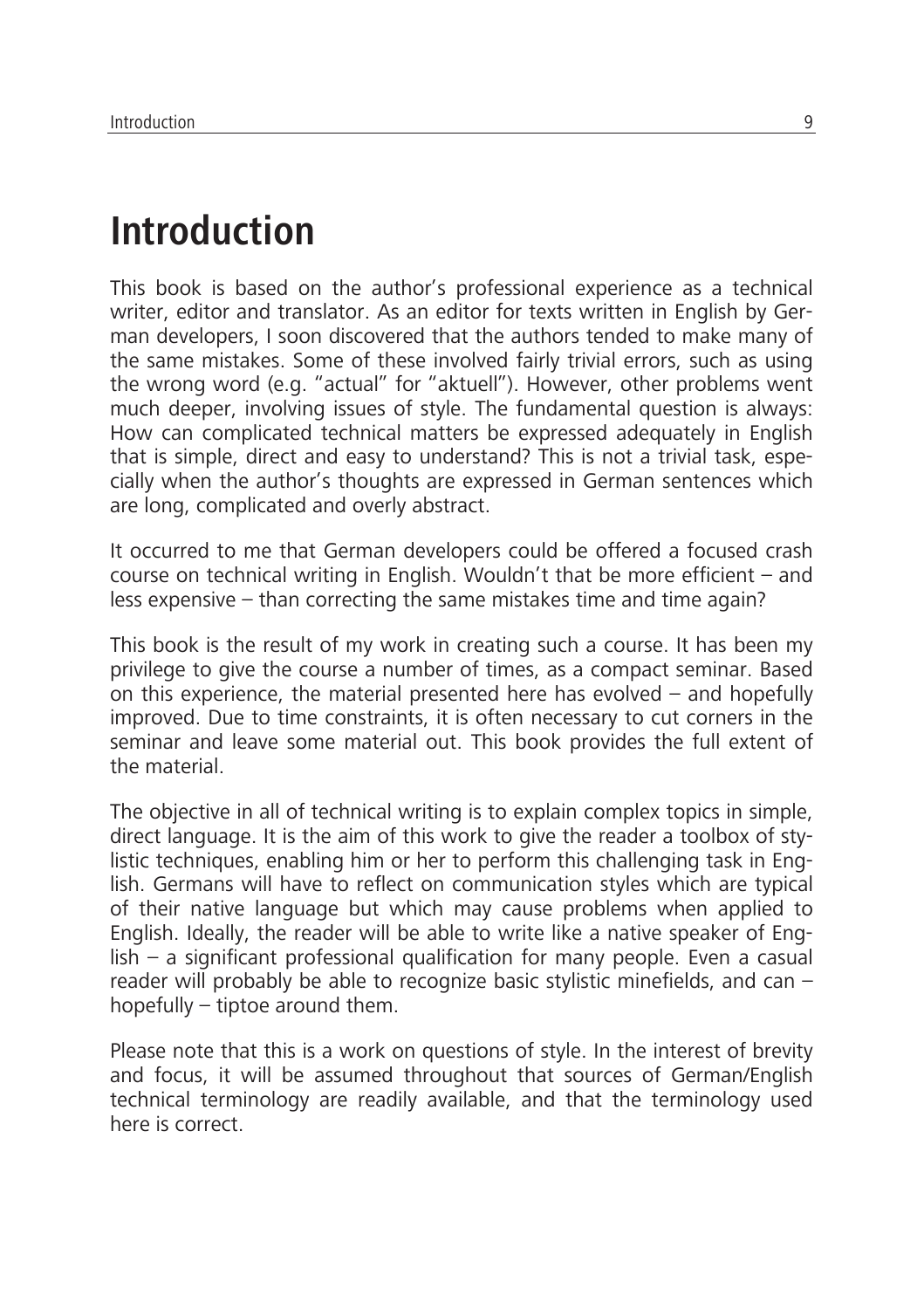Examples are given throughout the book, in order to demonstrate how the stylistic recommendations can be applied. The exercises at the end of each chapter allow the reader to investigate the material in a practical way. The reader is strongly recommended to do these exercises.

The final section of the book provides a suggested solution for each exercise. In many cases comments are added, because the reader's solution could be quite different than mine. Some of these comments also point out various stylistic traps in the exercises which the reader might not have noticed.

The text often uses a German sentence as the starting point. In such cases, the exploration begins with a statement in German, followed by a poor translation and discussion. In other cases, I begin a topic with an example sentence in English which I then analyze. Please note that this varies, without warning.

| Chapter        | For German text which                                                   | The trap is $\dots$                                              |  |
|----------------|-------------------------------------------------------------------------|------------------------------------------------------------------|--|
| 1              | uses German technical jargon                                            | translating directly, literally                                  |  |
| $\overline{2}$ | is substantival                                                         | writing substantival English                                     |  |
| 3              | uses long sentences                                                     | writing long sentences in English                                |  |
| 4              | uses the passive voice inappropriately                                  | using the passive voice in English, too                          |  |
| 5              | makes several statements in one sentence                                | expressing all of the statements in one long<br>English sentence |  |
| 6              | expresses technical processes in<br>substantival incomplete sentences   | translating literally                                            |  |
| 7              | makes a vague statement, when it should<br>be telling people what to do | writing an equally vague statement<br>in English                 |  |
| 8              | uses nonstandard word order for emphasis                                | violating the English rules for word order                       |  |
| 9              | includes words which are not saying<br>anything                         | translating uncritically                                         |  |
| 10             | uses typographical shortcuts                                            | translating literally                                            |  |
| 11             | makes a general statement, instead of<br>telling people what to do      | translating literally                                            |  |
| 12             | uses noun-verb combinations                                             | translating with a noun-verb combination                         |  |
| 13             | conveys much information before the noun                                | translating literally                                            |  |

This book is structured around a number of stylistic "traps", as follows: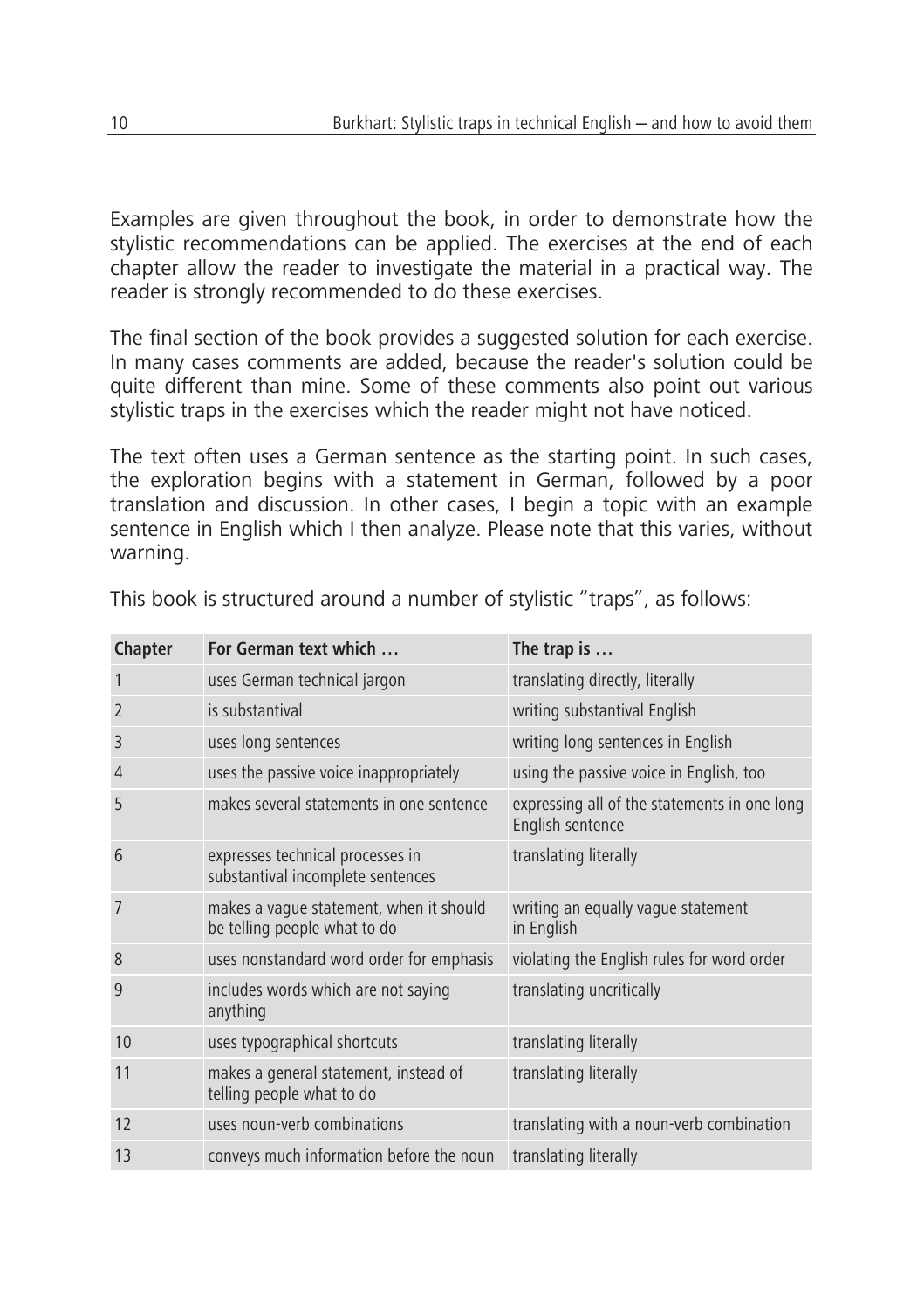| Chapter | For German text which                                           | The trap is $\dots$                                             |
|---------|-----------------------------------------------------------------|-----------------------------------------------------------------|
| 14      | uses complicated verbs                                          | using a complicated verb in English -<br>probably the wrong one |
| 15      | does not clearly identify and differentiate<br>cause and effect | translating uncritically                                        |
| 16      | deals with practical things in abstract or<br>vaque language    | translating into abstract, vague English                        |
| 17      | packs too much information into one<br>sentence                 | expressing all of the information in one<br>English sentence    |
| 18      | includes commas                                                 | violating the English rules for commas                          |
| 19      | includes hyphens                                                | violating the English rules for hyphens                         |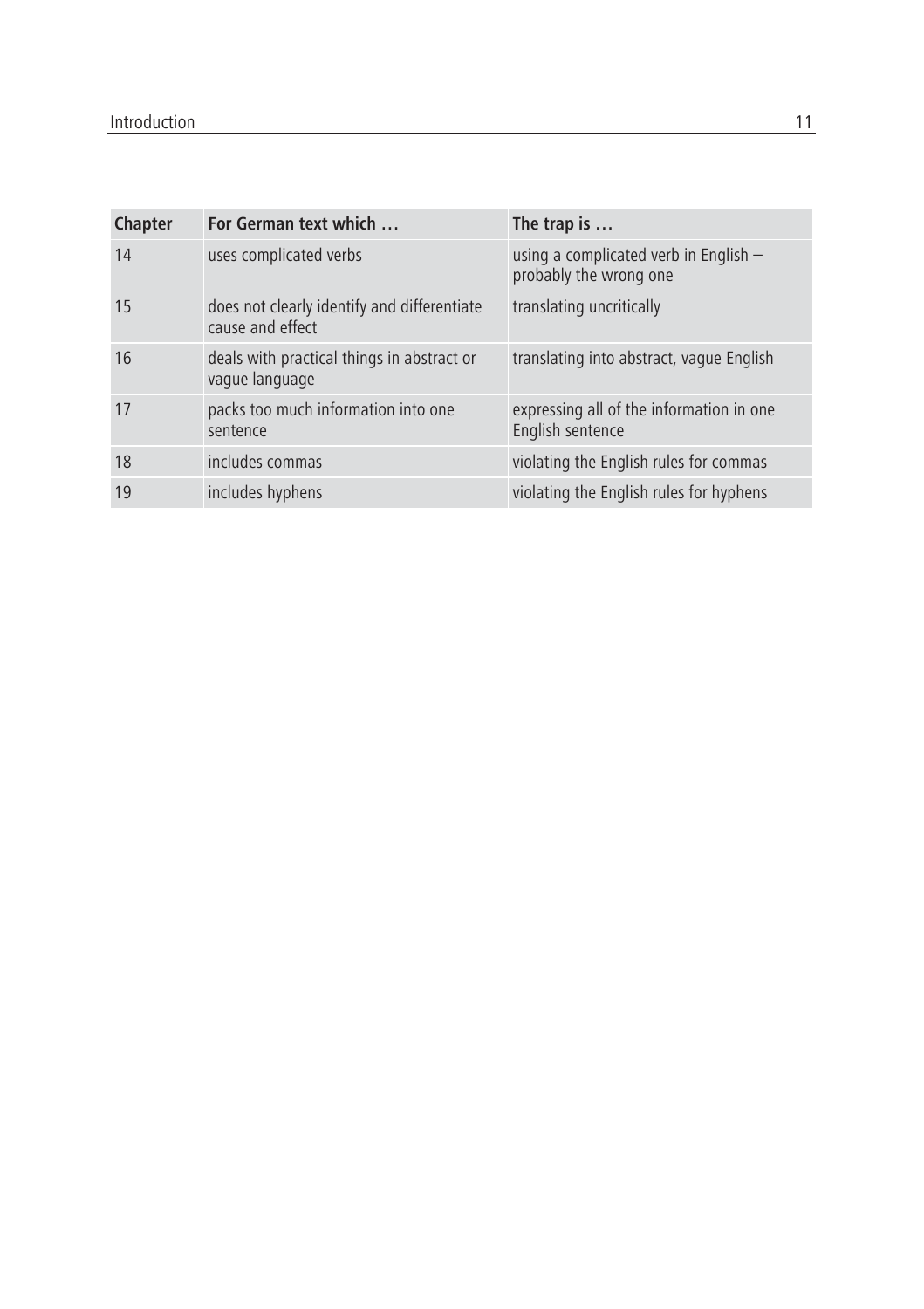## **Table of contents**

|                | Characteristics of excellent technical documentation 12                      |  |
|----------------|------------------------------------------------------------------------------|--|
| 1              |                                                                              |  |
|                | Use simple grammatical structures. Avoid subordinate clauses (Nebensätze) 17 |  |
|                |                                                                              |  |
|                |                                                                              |  |
|                |                                                                              |  |
| $\overline{2}$ |                                                                              |  |
|                |                                                                              |  |
| 3              |                                                                              |  |
|                |                                                                              |  |
| 4              |                                                                              |  |
|                |                                                                              |  |
| 5              | Each sentence should communicate only one thought 28                         |  |
|                |                                                                              |  |
| 6              |                                                                              |  |
|                |                                                                              |  |
|                |                                                                              |  |
|                |                                                                              |  |
| $\overline{7}$ |                                                                              |  |
|                |                                                                              |  |
| 8              |                                                                              |  |
|                |                                                                              |  |
| 9              |                                                                              |  |
|                |                                                                              |  |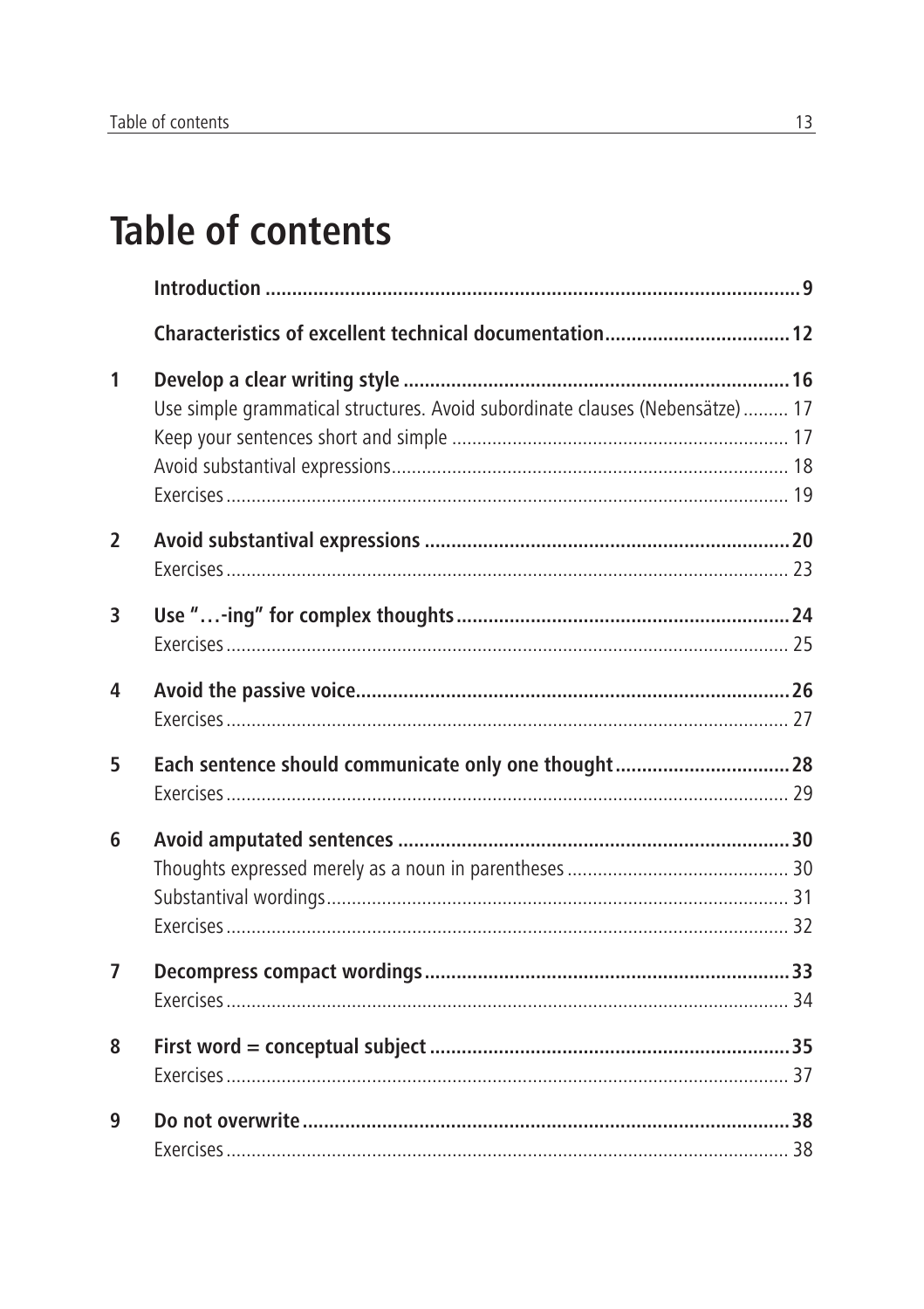| 10 |                                                                                   |  |
|----|-----------------------------------------------------------------------------------|--|
| 11 |                                                                                   |  |
|    |                                                                                   |  |
|    |                                                                                   |  |
|    |                                                                                   |  |
|    |                                                                                   |  |
| 12 |                                                                                   |  |
|    |                                                                                   |  |
| 13 |                                                                                   |  |
|    |                                                                                   |  |
| 14 |                                                                                   |  |
|    |                                                                                   |  |
| 15 |                                                                                   |  |
| 16 | Express concrete ideas in a concrete way,                                         |  |
|    |                                                                                   |  |
|    |                                                                                   |  |
|    |                                                                                   |  |
| 17 |                                                                                   |  |
|    |                                                                                   |  |
| 18 |                                                                                   |  |
|    |                                                                                   |  |
|    |                                                                                   |  |
|    | Subordinate clauses in the middle of a sentence must be surrounded by commas . 53 |  |
|    | Insert commas after "hence", "thus", or "therefore" whenever a sentence           |  |
|    |                                                                                   |  |
|    |                                                                                   |  |
|    |                                                                                   |  |
|    |                                                                                   |  |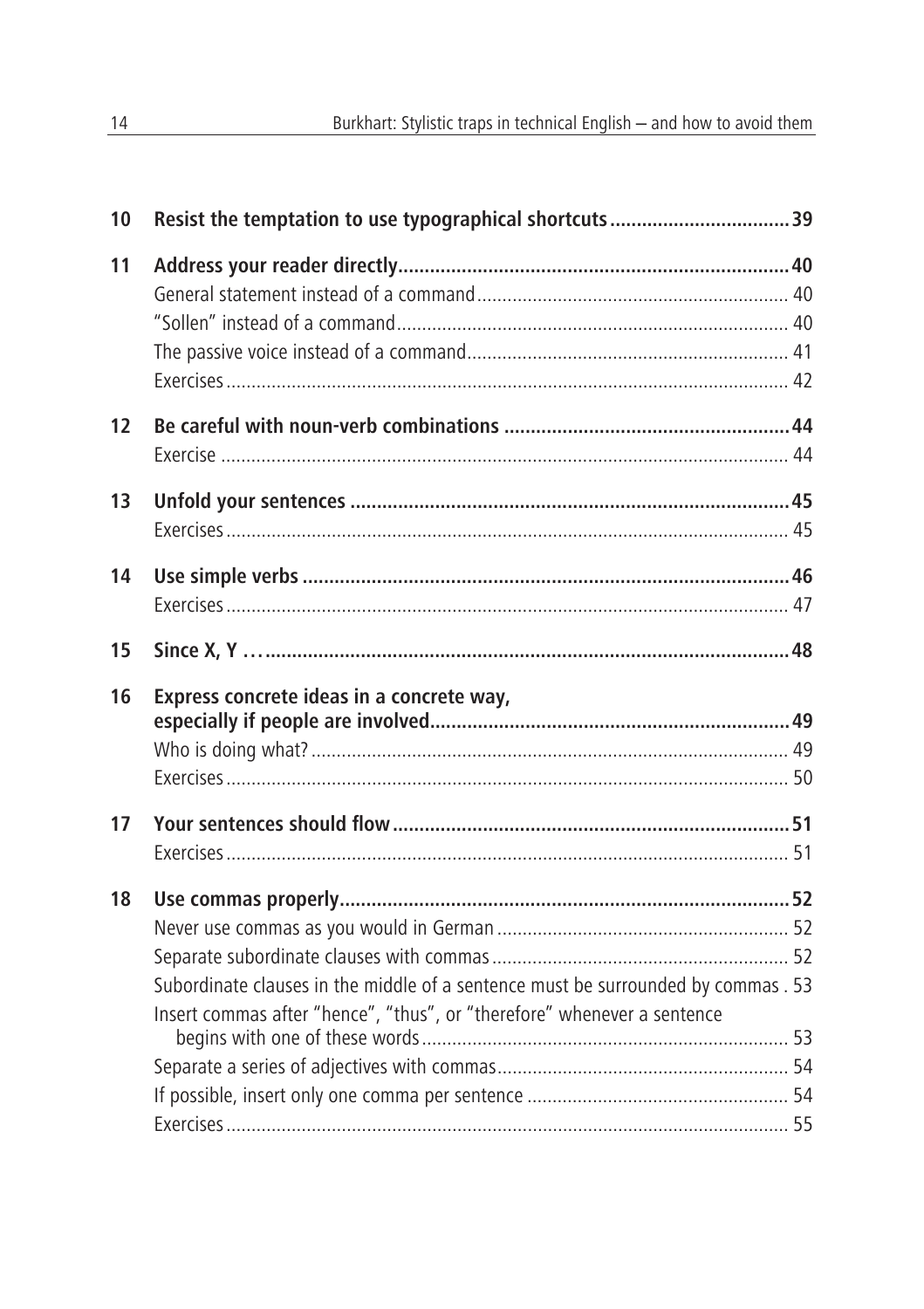| 19 |                                                                 |  |
|----|-----------------------------------------------------------------|--|
|    |                                                                 |  |
|    |                                                                 |  |
|    |                                                                 |  |
|    |                                                                 |  |
|    |                                                                 |  |
|    |                                                                 |  |
|    |                                                                 |  |
|    |                                                                 |  |
|    |                                                                 |  |
|    |                                                                 |  |
|    |                                                                 |  |
|    |                                                                 |  |
|    | Chapter 5: Each sentence should communicate only one thought 70 |  |
|    |                                                                 |  |
|    |                                                                 |  |
|    |                                                                 |  |
|    |                                                                 |  |
|    |                                                                 |  |
|    |                                                                 |  |
|    |                                                                 |  |
|    |                                                                 |  |
|    | Chapter 16: Express concrete ideas in a concrete way,           |  |
|    |                                                                 |  |
|    |                                                                 |  |
|    |                                                                 |  |
|    |                                                                 |  |
|    |                                                                 |  |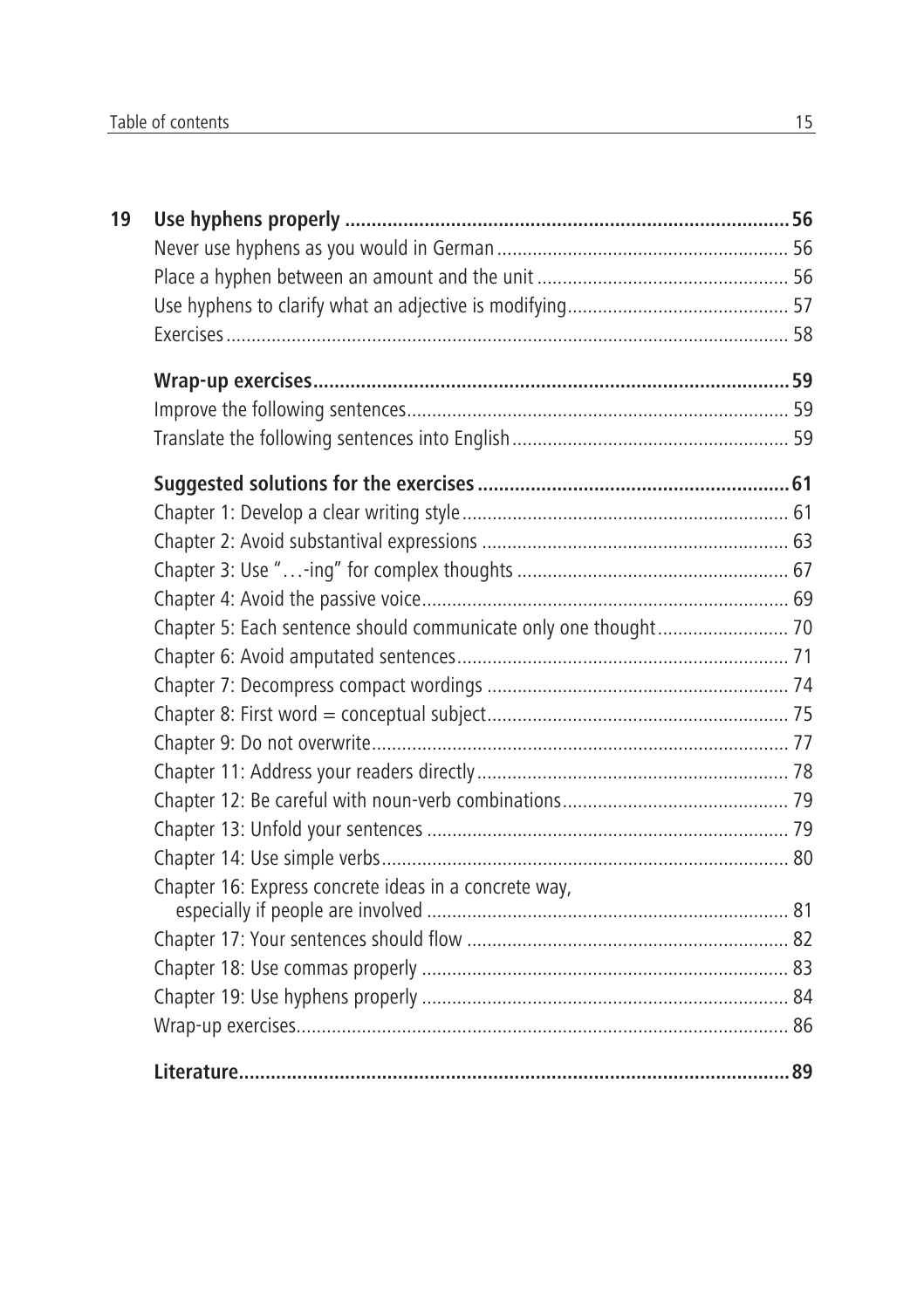## **3 Use "…-ing" for complex thoughts**

The English language has a grammatical device, the gerund, which allows us to express complex ideas very simply.

#### **Examples**

- More and more electronic circuits are being built into vehicles, and the demands made of testers are increasing.
- More and more electronic circuits are being built into vehicles. The demands made of testers are increasing.

#### **Problem:**

This is choppy and difficult to read.

#### **Recommendation:**

Use the pattern *… -ing* for complex thoughts.

#### **Applying the recommendation:**

*More and more electronic circuits are being built into vehicles, increasing the demands made of testers.*

This is easy to read, easy to understand, and allows the sentence to flow.

#### **Example**

*Der äußerst robuste und schwere Verladekopf drückt die speziell entwickelte Kunststoffdichtung optimal in die Tanköffnung und sorgt somit für eine staubfreie Verladung.* 

#### **The following translation reads well:**

*The extremely robust and heavy loading nozzle presses the specially developed plastic seal optimally into the tank opening, ensuring dust-free loading.*

#### **Do not write:**

*The extremely robust and heavy loading nozzle presses the specially developed plastic seal optimally into the tank opening and ensures dust-free loading.*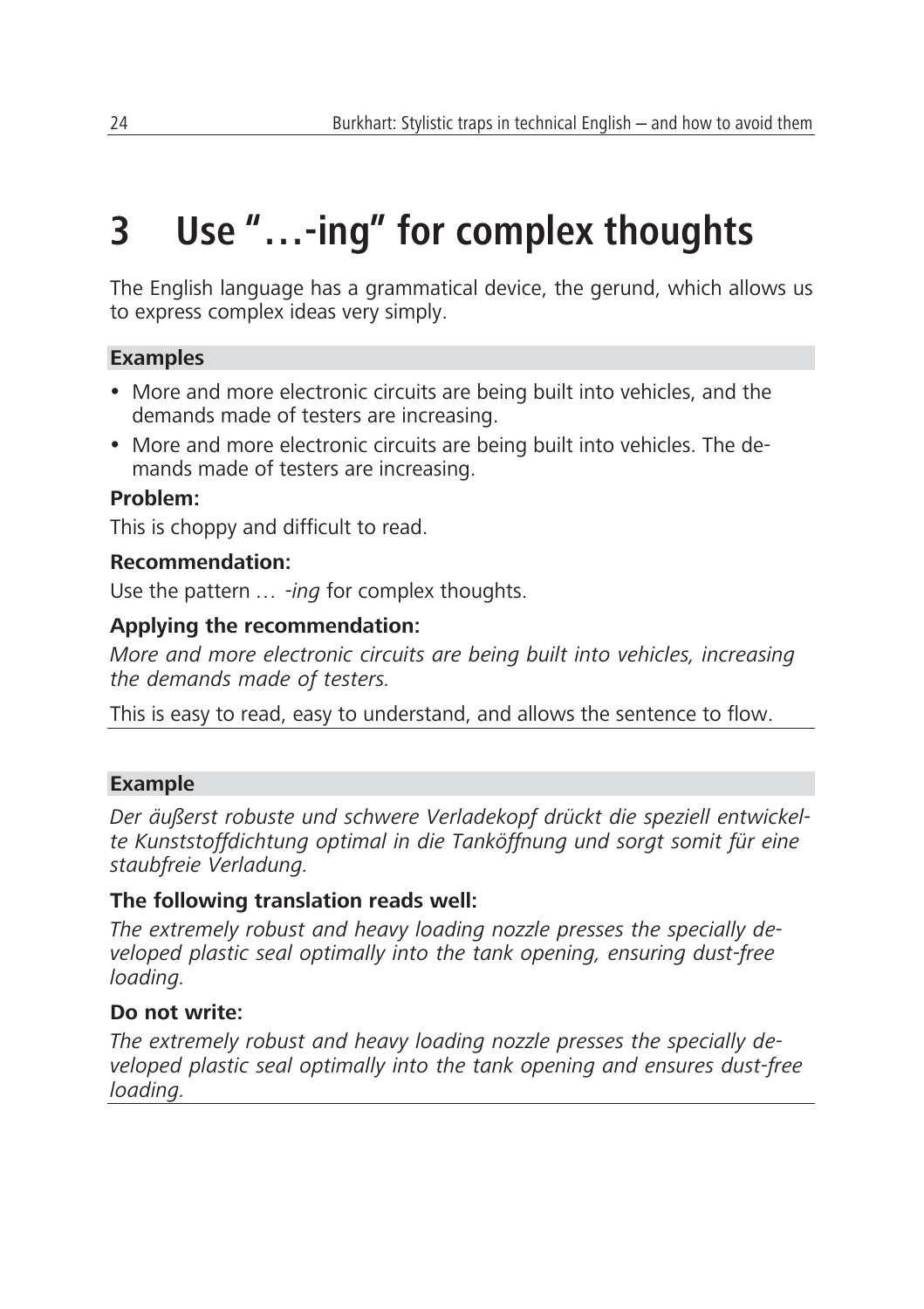#### **Example**

*Benutzt man statt Gleichstrom Wechselstrom, so bezeichnet man den im Wechselstromkreis gegebenen Widerstand mit Z und erhält für die obige Grundformel …* 

#### **The following translation reads well:**

*If AC current is used instead of DC, then the resistance in the AC circuit is designated as Z,* resulting *in the following for the above basic equation …*

#### **Do not write:**

*If AC current is used instead of DC, then the resistance in the AC circuit is designated as Z, and results in the following for the above basic equation …*

### Exercises

- 1. *Yachting Excellence is revolutionizing the boating industry and opens up new worlds of experience to spoiled yacht lovers.*
- 2. *Check the cable before you check the electrodes.*
- 3. *The light sensors are in the shadows, that makes measurement easier.*
- 4. *Die Umstellung der Bordspannung auf 24 V verursacht weitere Probleme.*